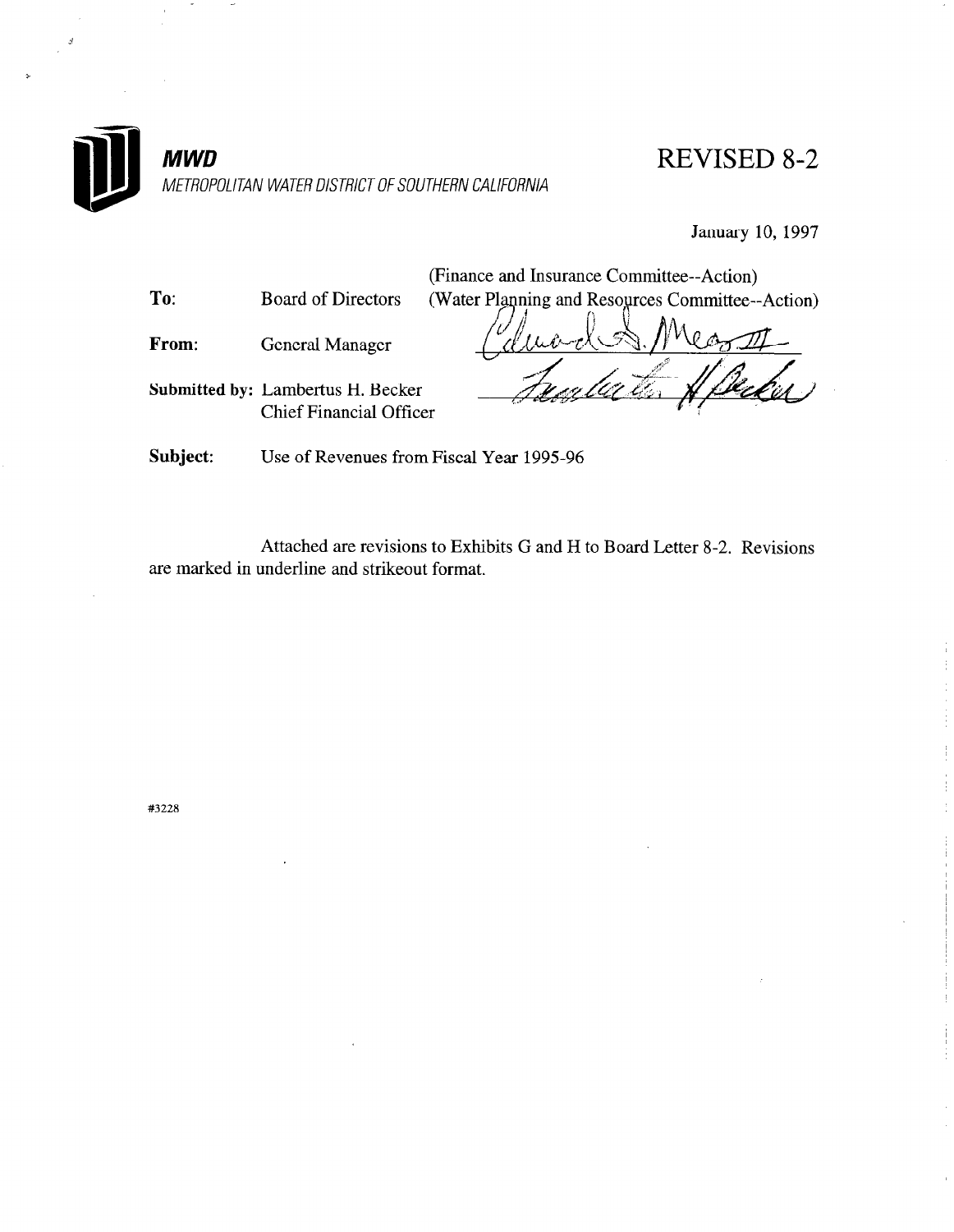#### REVISED ATTACHMENT G

### THE METROPOLITAN WATER DISTRICT OF SOUTHERN CALIFORNIA

RESOLUTION

# RESOLUTION OF THE BOARD OF DIRECTORS OF THE METROPOLITAN WATER DISTRICT OF SOUTHERN CALIFORNIA APPROVING USE OF REVENUES FROM FISCAL YEAR 1995-96

WHEREAS, to provide for accountability of public moneys in accordance with applicable federal and state laws and regulations, bond covenants, tax and non-arbitrage certificates and related documents, Metropolitan's Administrative Code establishes certain funds in Metropolitan's Treasury;

WHEREAS, Section 5202(c) of Metropolitan's Administrative Code requires that amounts remaining in the Revenue Remainder Fund and General Fund collectively in each year, after meeting requirements for funding of working capital, self-insured retention and Pay-As-You-Go Fund expenditures for the next fiscal year, shall be transferred to the Water Rate Stabilization Fund;

WHEREAS, moneys in the Water Rate Stabilization Fund are for the principal purpose of reducing water revenue requirements, and also are available for any other lawful purpose of Metropolitan, provided that Metropolitan is then in compliance with its bond and commercial paper note covenants, as set forth in Resolution 8329, as amended, and Resolution 8322, as amended (collectively, the "Bond and Note Resolutions");

WHEREAS, at June 30, 1996, and as of the date of this Resolution, Metropolitan is in compliance with its bond and note covenants (as provided in the Bond and Note Resolutions);

WHEREAS, at June 30, 1996, the amount remaining in the Revenue Remainder Fund and General Fund collectively and required to be transferred to the Water Rate Stabilization Fund pursuant to Section 5202(c) of the Administrative Code was \$70,809,000;

WHEREAS, such amount was generated as a result of reduced expenditures by Metropolitan;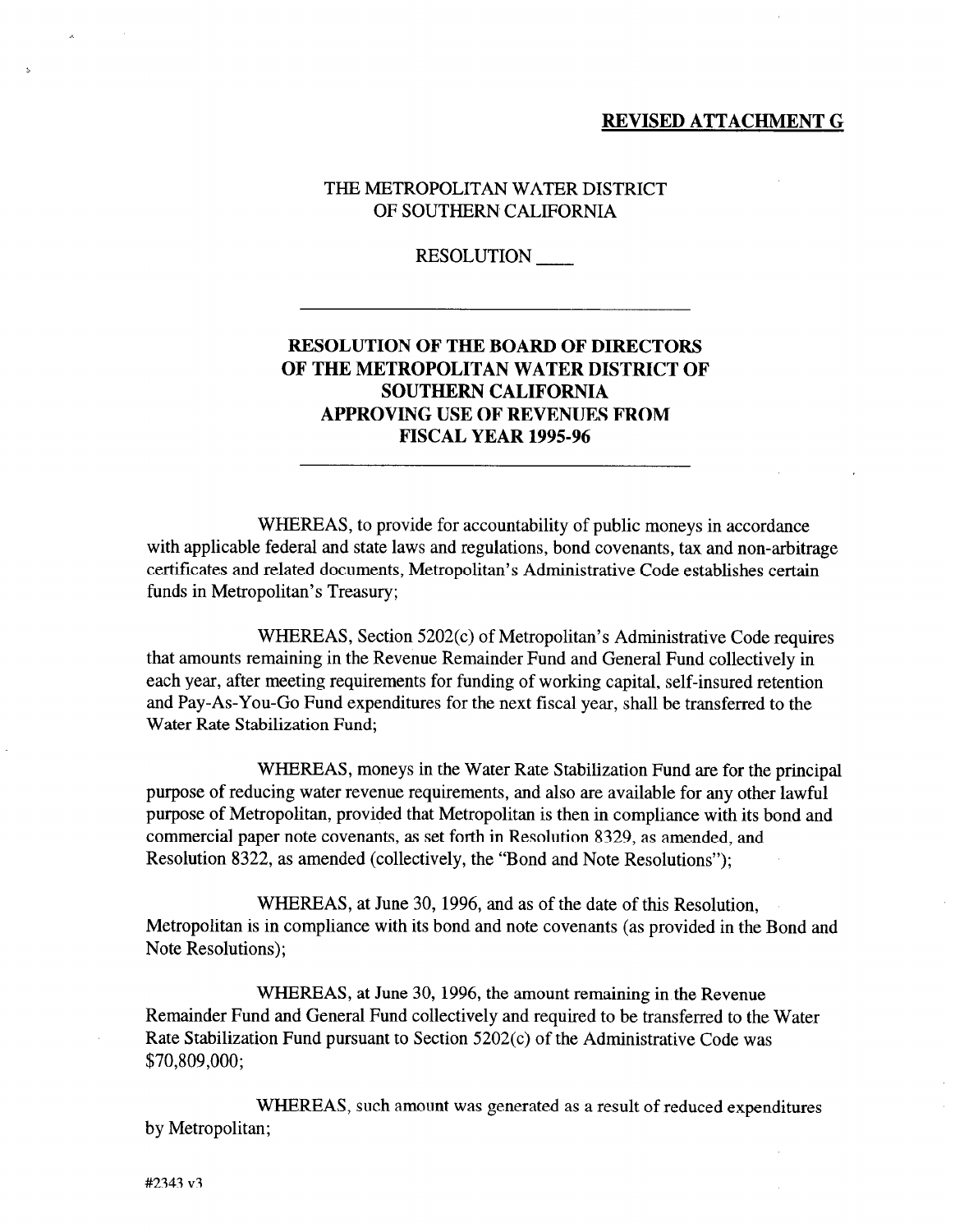WHEREAS, at June 30, 1996, the Water Rate Stabilization Fund balance was the maximum balance of \$200 million, which required the  $$70,809,000$  to be transferred in turn to the Pay-As-You-Go Fund pursuant to Sections 5202(c) and (e) of the Administrative Code;

WHEREAS, using amounts in the Water Rate Stabilization Fund to mitigate future rate increases generally provides benefits to water purchasers who purchase water in the years in which rates are mitigated;

WHEREAS, it is within the discretion of this Board to allocate rate mitigation funds so as to more directly benefit the member public agencies whose water purchases assisted in the generation of such funds; and

WHEREAS, pursuant to Administrative Code Section 5 109, amounts in the Pay-As-You-Go Fund may be used for capital expenditures of Metropolitan, and other lawful expenditures as determined by the Board.

NOW THEREFORE, the Board of Directors of The Metropolitan Water District of Southern California does hereby resolve, determine and order as follows:

Section 1. That on June 30, 1996, Metropolitan was, and that Metropolitan currently is, in compliance with its bond and note covenants (as provided in the Bond and Note Resolutions).

Section 2. That the balance in the Revenue Remainder and General Funds on June 30, 1996, after satisfying all obligations for funding by Metropolitan which were then due and payable, equaled \$70,809,000.

Section 3. That such \$70,809,000 was appropriately transferred by the Treasurer to the Water Rate Stabilization Fund and then, because the Water Rate Stabilization Fund held the maximum balance set by this Board, to the Pay-As-You-Go Fund.

Section 4. That amounts in the Pay-As-You-Go Fund may be used for any lawful purpose, as determined by this Board.

Section 5. That such lawful purposes include mitigation of water rate increases and other costs which must be borne by Metropolitan's member public agencies.

Section 6. That this Board finds that the public interest and necessity require that \$70 million of the funds transferred to the Pay-As-You-Go Fund, as described in Section 3 of this Resolution, be used to mitigate costs of imported water for the benefit of Metropolitan's member public agencies.

Section 7. That this Board finds that in the interests of equity among member public agencies, such \$70 million should benefit Metropolitan's member public agencies in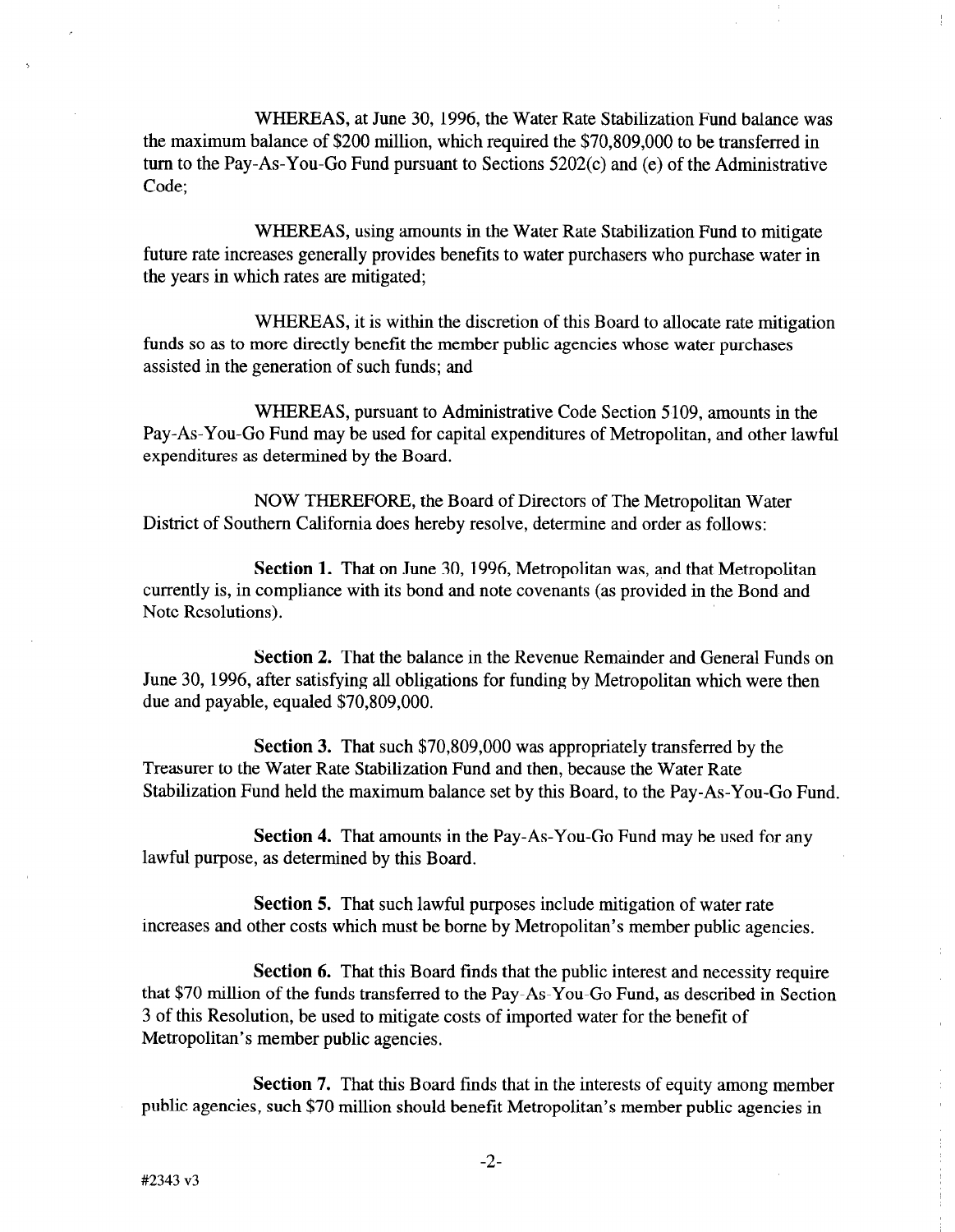proportion to the amounts that they paid to Metropolitan through water revenues, readinessto-serve charges and connection maintenance charges in fiscal year 1995-96.

Section 8. That the proportionate amount of such \$70 million allocable to each member public agency, calculated as described in Section 7 of this Resolution, shall be as follows:

|                                     | Proportionate | <b>Credit or Cash</b> |
|-------------------------------------|---------------|-----------------------|
| <b>MEMBER AGENCY</b>                | Amount $(\%)$ | Payment               |
| City of Anaheim                     | 1.23%         | \$<br>859,089         |
| City of Beverly Hills               | 0.88%         | \$<br>616,273         |
| <b>City of Burbank</b>              | 1.11%         | \$<br>779,002         |
| <b>Calleguas MWD</b>                | 5.99%         | \$<br>4,192,986       |
| <b>Central Basin MWD</b>            | 5.15%         | 3,607,595             |
| <b>Chino Basin MWD</b>              | 2.46%         | \$<br>1,723,252       |
| <b>Coastal MWD</b>                  | 2.63%         | \$1,843,111           |
| <b>City of Compton</b>              | 0.22%         | \$<br>156,551         |
| <b>Eastern MWD</b>                  | 3.41%         | 2,384,668<br>\$       |
| <b>Foothill MWD</b>                 | 0.60%         | \$<br>420,005         |
| <b>City of Fullerton</b>            | 0.52%         | \$<br>364,383         |
| City of Glendale                    | 1.89%         | \$<br>1,324,525       |
| Las Virgenes MWD                    | 1.25%         | \$<br>876,396         |
| City of Long Beach                  | 3.51%         | \$<br>2,457,293       |
| <b>City of Los Angeles</b>          | 7.10%         | \$4,966,527           |
| MWD of Orange County                | 12.18%        | \$8,526,182           |
| City of Pasadena                    | 0.90%         | \$<br>627,167         |
| San Diego CWA                       | 27.11%        | \$18,975,380          |
| City of San Fernando                | 0.03%         | \$<br>24,159          |
| City of San Marino                  | 0.08%         | \$<br>54,884          |
| City of Santa Ana                   | 0.83%         | \$<br>580,678         |
| City of Santa Monica                | 0.33%         | \$<br>228,368         |
| Three Valleys MWD                   | 3.98%         | \$<br>2,784,925       |
| <b>City of Torrance</b>             | 1.58%         | \$<br>1,107,452       |
| <b>Upper San Gabriel Valley MWD</b> | 0.88%         | \$<br>619,221         |
| <b>West Basin MWD</b>               | 10.38%        | 7,267,651<br>\$       |
| Western MWD of Riverside            | 3.76%         | \$2,632,278           |
| <b>ALL MEMBER PUBLIC AGENCIES</b>   | 100.00%       | \$70,000,000          |

Section 9. That such funds may be allocated among the member public agencies, either as a cash payment or in the form of a credit to be used, at the time and in the agencies, entre as a cash public or in the form of a create to be used, at the time and in the  $t_{\text{t}}$  and  $t_{\text{t}}$  are member public and  $t_{\text{t}}$ 

Section 10. That the allocation and distribution of such funds as provided in this Resolution is a lawful expenditure for the benefit of Metropolitan and its member public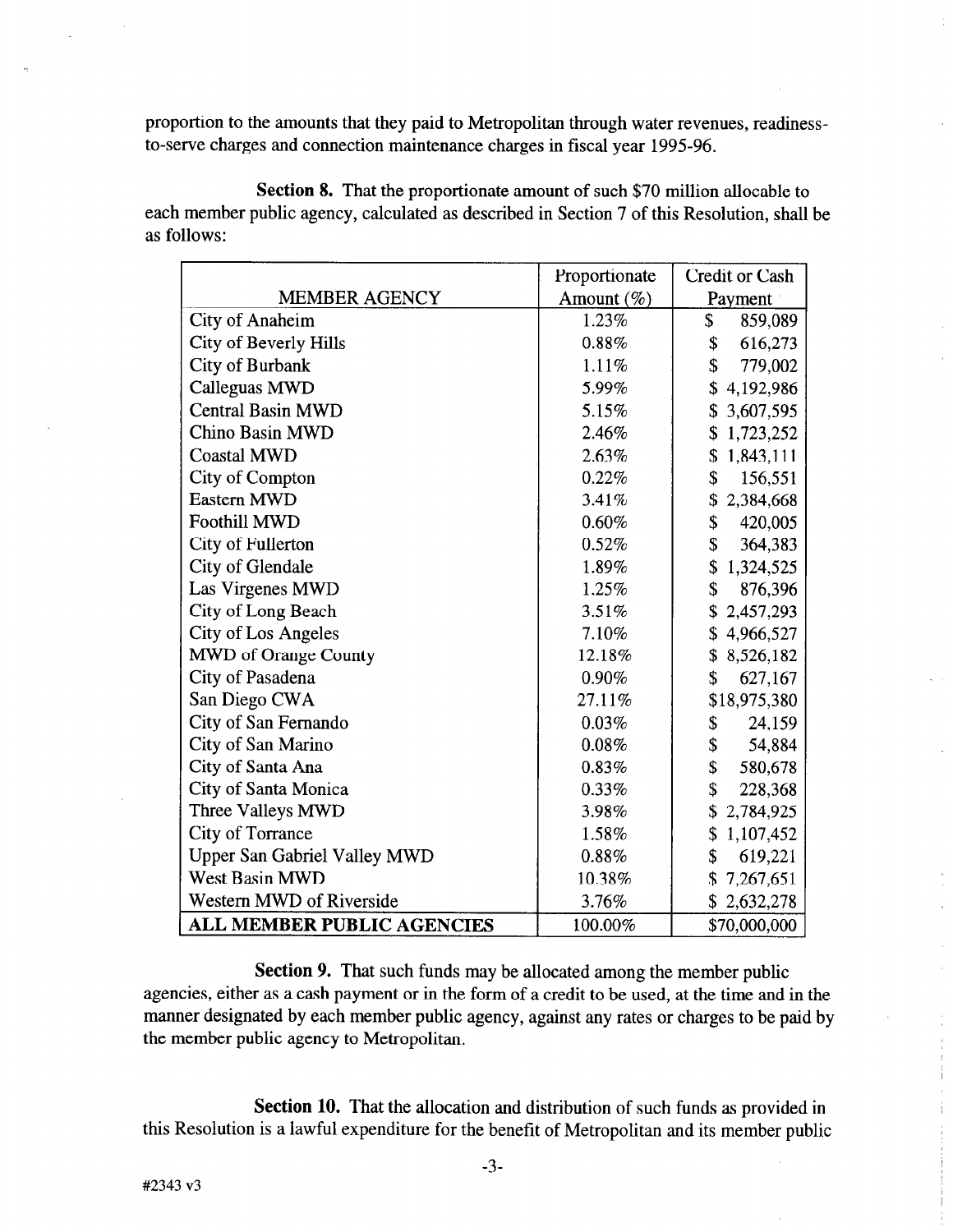agencies and will not adversely affect the interests of the holders of Metropolitan's water revenue bonds or commercial paper notes.

Section 11. That the General Manager and the General Counsel are hereby authorized to do all things necessary and desirable to accomplish the purposes of this Resolution, including, without limitation, correction of technical errors in the allocation set forth in Section 8.

I HEREBY CERTIFY that the foregoing is a full, true and correct copy of a Resolution adopted by the Board of Directors of The Metropolitan Water District of Southern California, at its meeting held on January 14, 1997.

> Executive Secretary The Metropolitan Water District of Southern California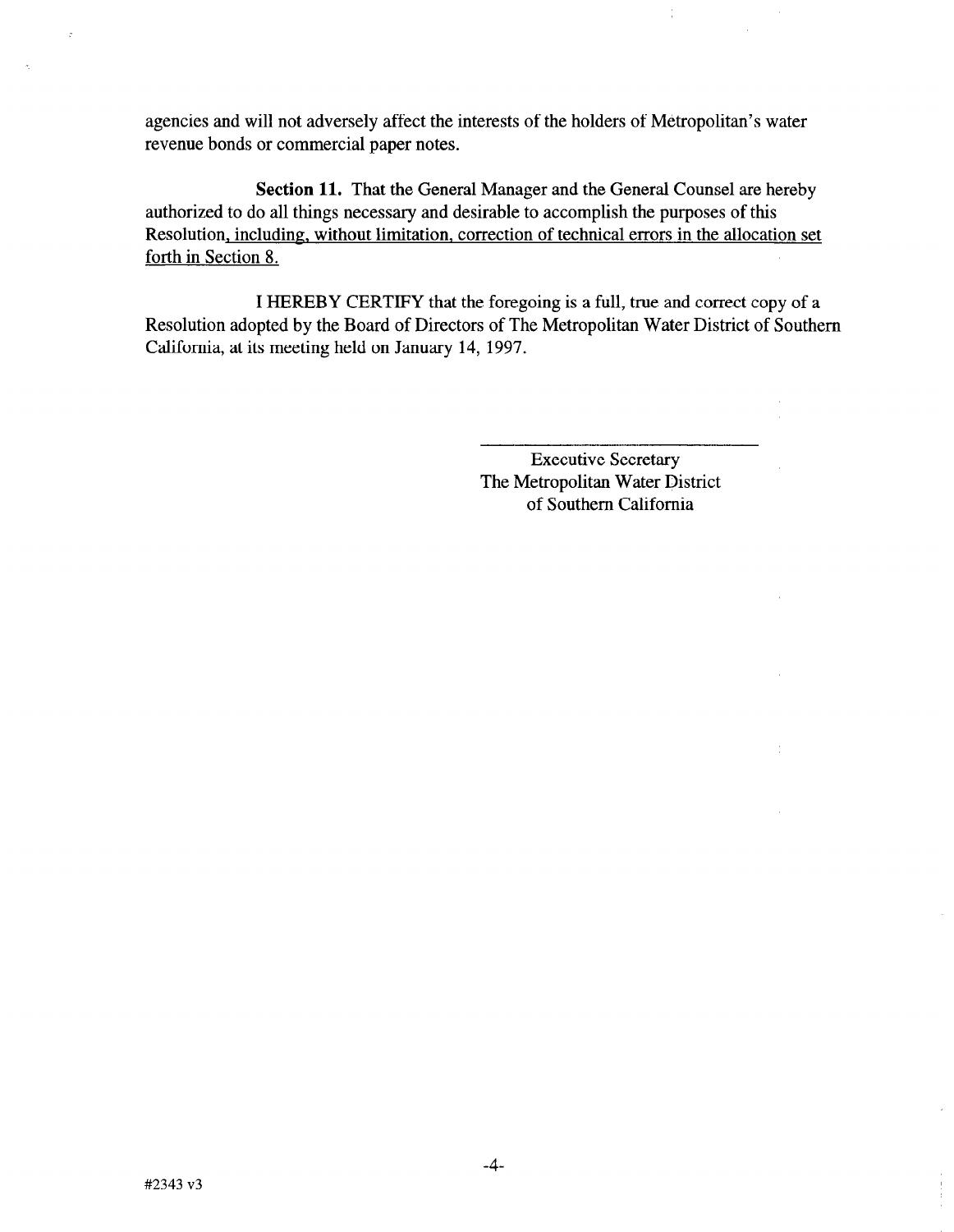#### REVISED ATTACHMENT H

## THE METROPOLITAN WATER DISTRICT OF SOUTHERN CALIFORNIA

RESOLUTION

# RESOLUTION OF THE BOARD OF DIRECTORS OF THE METROPOLITAN WATER DISTRICT OF SOUTHERN CALIFORNIA APPROVING USE OF REVENUES FROM **FISCAL YEAR 1995-96**

WHEREAS, to provide for accountability of public moneys in accordance with applicable federal and state laws and regulations, bond covenants, tax and non-arbitrage certificates and related documents, Metropolitan's Administrative Code establishes certain funds in Metropolitan's Treasury;

WHEREAS, Section 5202(c) of Metropolitan's Administrative Code requires that amounts remaining in the Revenue Remainder Fund and General Fund collectively in each year, after meeting requirements for funding of working capital, self-insured retention and Pay-As-You-Go Fund expenditures for the next fiscal year, shall be transferred to the Water Rate Stabilization Fund;

WHEREAS, moneys in the Water Rate Stabilization Fund are for the principal purpose of reducing water revenue requirements, and also are available for any other lawful purpose of Metropolitan, provided that Metropolitan is then in compliance with its bond and commercial paper note covenants, as set forth in Resolution 8329, as amended, and Resolution 8322, as amended (collectively, the "Bond and Note Resolutions");

WHEREAS, at June 30, 1996, and as of the date of this Resolution, Metropolitan is in compliance with its bond and note covenants (as provided in the Bond and Note Resolutions);

WHEREAS, at June 30, 1996, the amount remaining in the Revenue Remainder Fund and General Fund collectively and required to be transferred to the Water Rate Stabilization Fund pursuant to Section 5202(c) of the Administrative Code was \$70,809,000;

WHEREAS, such amount was generated as a result of reduced expenditures by Metropolitan;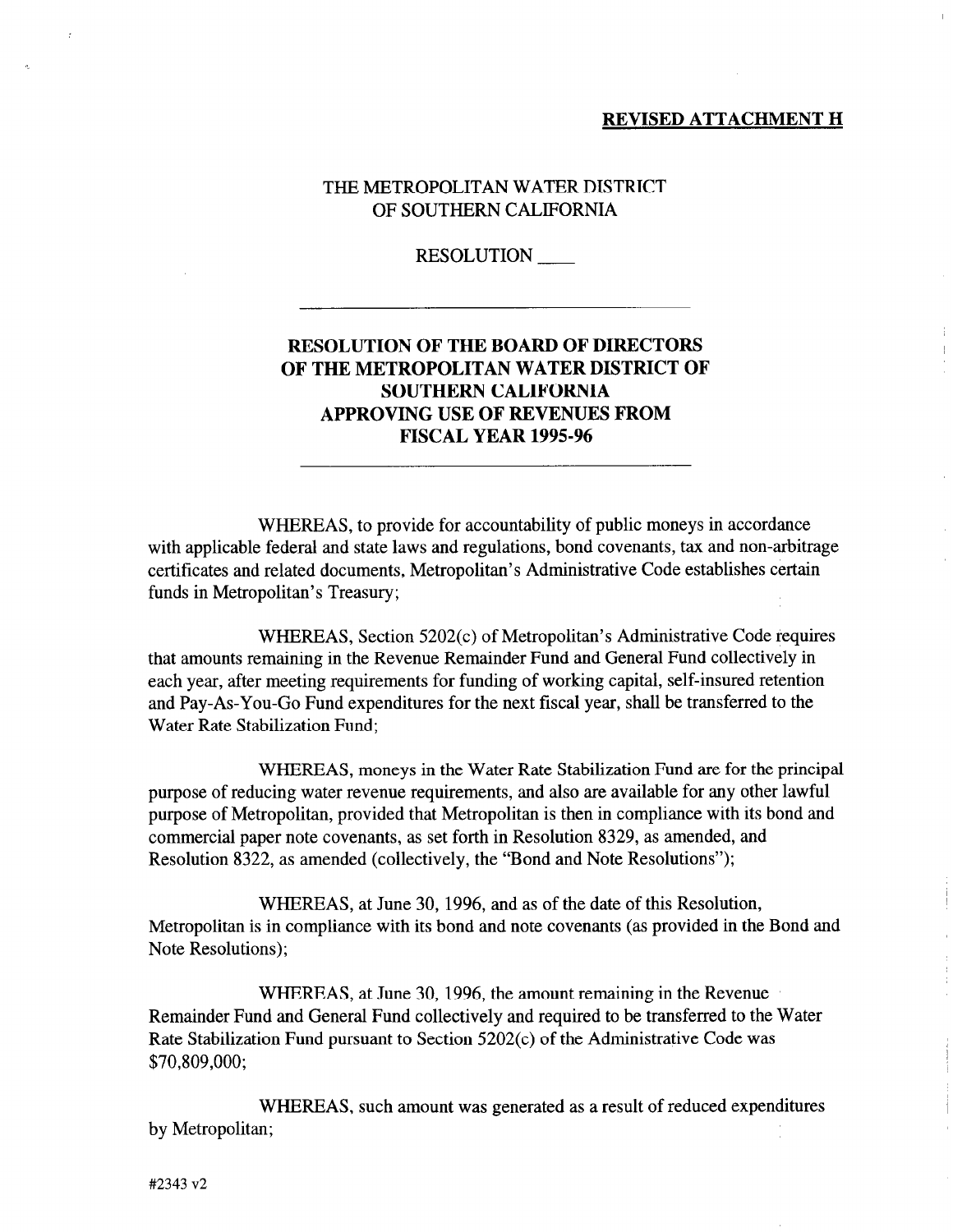WHEREAS, at June 30, 1996, the Water Rate Stabilization Fund balance was the maximum balance of \$200 million, which required the \$70,809,000 to be transferred in turn to the Pay-As-You-Go Fund pursuant to Sections 5202(c) and (e) of the Administrative Code;

WHEREAS, using amounts in the Water Rate Stabilization Fund to mitigate future rate increases generally provides benefits to water purchasers who purchase water in the years in which rates are mitigated;

WHEREAS, it is within the discretion of this Board to allocate rate mitigation funds so as to more directly benefit the member public agencies whose water purchases assisted in the generation of such funds; and

WHEREAS, pursuant to Administrative Code Section 5109, amounts in the Pay-As-You-Go Fund may be used for capital expenditures of Metropolitan, and other lawful expenditures as determined by the Board.

NOW THEREFORE, the Board of Directors of The Metropolitan Water District of Southern California does hereby resolve, determine and order as follows:

Section 1. That on June 30, 1996, Metropolitan was, and that Metropolitan currently is, in compliance with its bond and note covenants (as provided in the Bond and Note Resolutions).

Section 2. That the balance in the Revenue Remainder and General Funds on June 30, 1996, after satisfying all obligations for funding by Metropolitan which were then due and payable, equaled \$70,809,000.

Section 3. That such \$70,809,000 was appropriately transferred by the Treasurer to the Water Rate Stabilization Fund and then, because the Water Rate Stabilization Fund held the maximum balance set by this Board, to the Pay-As-You-Go Fund.

Section 4. That amounts in the Pay-As-You-Go Fund may be used for any lawful purpose, as determined by this Board.

Section 5. That such lawful purposes include mitigation of water rate increases and other costs which must be borne by Metropolitan's member public agencies.

Section 6. That this Board finds that the public interest and necessity require that \$47.5 million of the funds transferred to the Pay-As-You-Go Fund, as described in Section 3 of this Resolution, be used to mitigate costs of imported water for the benefit of Metropolitan's member public agencies.

Section 7. That this Board finds that in the interests of equity among member public agencies, such \$47.5 million should benefit Metropolitan's member public agencies in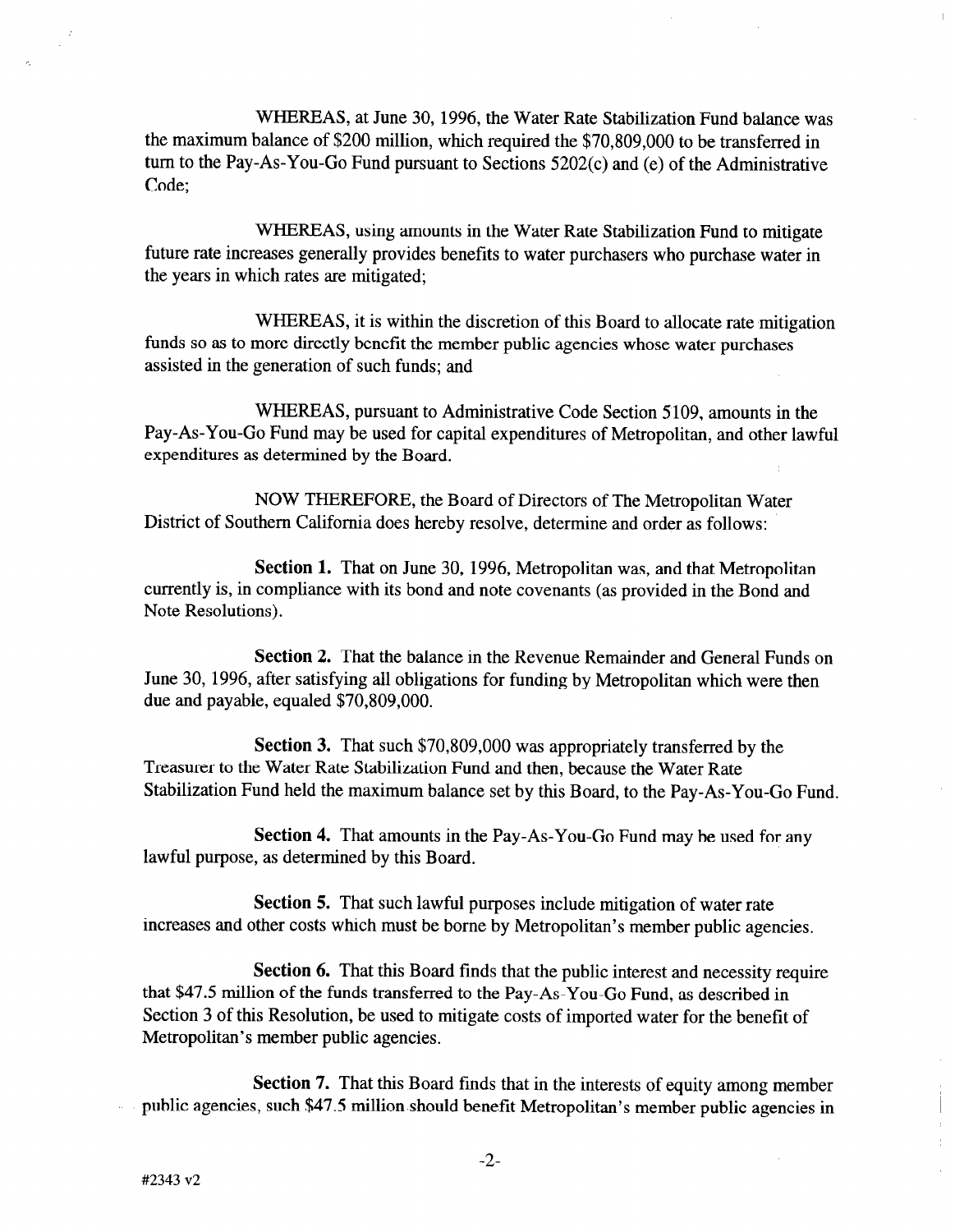proportion to the amounts that they paid to Metropolitan through water revenues, readinessto-serve charges and connection maintenance charges in fiscal year 1995-96.

Section 8. That the proportionate amount of such \$47.5 million allocable to each member public agency, calculated as described in Section 7 of this Resolution, shall be as follows:

|                                     | Proportionate | <b>Credit or Cash</b> |
|-------------------------------------|---------------|-----------------------|
| <b>MEMBER AGENCY</b>                | Amount $(\%)$ | Payment               |
| <b>City of Anaheim</b>              | 1.23%         | \$<br>582,954         |
| <b>City of Beverly Hills</b>        | 0.88%         | \$<br>418,185         |
| City of Burbank                     | 1.11%         | \$<br>528,608         |
| Calleguas MWD                       | 5.99%         | \$<br>2,845,241       |
| <b>Central Basin MWD</b>            | 5.15%         | \$<br>2,448,011       |
| <b>Chino Basin MWD</b>              | 2.46%         | \$<br>1,169,349       |
| <b>Coastal MWD</b>                  | 2.63%         | 1,250,682<br>\$       |
| <b>City of Compton</b>              | 0.22%         | \$<br>106,231         |
| <b>Eastern MWD</b>                  | 3.41%         | \$<br>1,618,168       |
| <b>Foothill MWD</b>                 | 0.60%         | \$<br>285,004         |
| <b>City of Fullerton</b>            | 0.52%         | \$<br>247,260         |
| City of Glendale                    | 1.89%         | \$<br>898,785         |
| Las Virgenes MWD                    | 1.25%         | \$<br>594,697         |
| City of Long Beach                  | 3.51%         | \$<br>1,667,449       |
| <b>City of Los Angeles</b>          | 7.10%         | \$3,370,143           |
| <b>MWD</b> of Orange County         | 12.18%        | \$5,785,623           |
| City of Pasadena                    | 0.90%         | \$<br>425,578         |
| San Diego CWA                       | 27.11%        | \$12,876,151          |
| City of San Fernando                | 0.03%         | 16,393<br>\$          |
| City of San Marino                  | 0.08%         | \$<br>37,243          |
| City of Santa Ana                   | 0.83%         | \$<br>394,031         |
| City of Santa Monica                | 0.33%         | \$<br>154,964         |
| Three Valleys MWD                   | 3.98%         | \$<br>1,889,771       |
| <b>City of Torrance</b>             | 1.58%         | \$<br>751,486         |
| <b>Upper San Gabriel Valley MWD</b> | 0.88%         | \$<br>420,185         |
| West Basin MWD                      | 10.38%        | \$<br>4,931,620       |
| Western MWD of Riverside            | 3.76%         | 1,786,189<br>\$       |
| <b>ALL MEMBER PUBLIC AGENCIES</b>   | 100.00%       | \$47,500,000          |

Section 9. That such funds may be allocated among the member public agencies, either as a cash payment or in the form of a credit to be used, at the time and in the manner designated by each member public agency, against any rates or charges to be paid by the member public agency to Metropolitan.

 $\frac{1}{2}$ ÷.

 $\frac{1}{2}$ 

Section 10. That the allocation and distribution of such funds as provided in this Resolution is a lawful expenditure for the benefit of Metropolitan and its member public